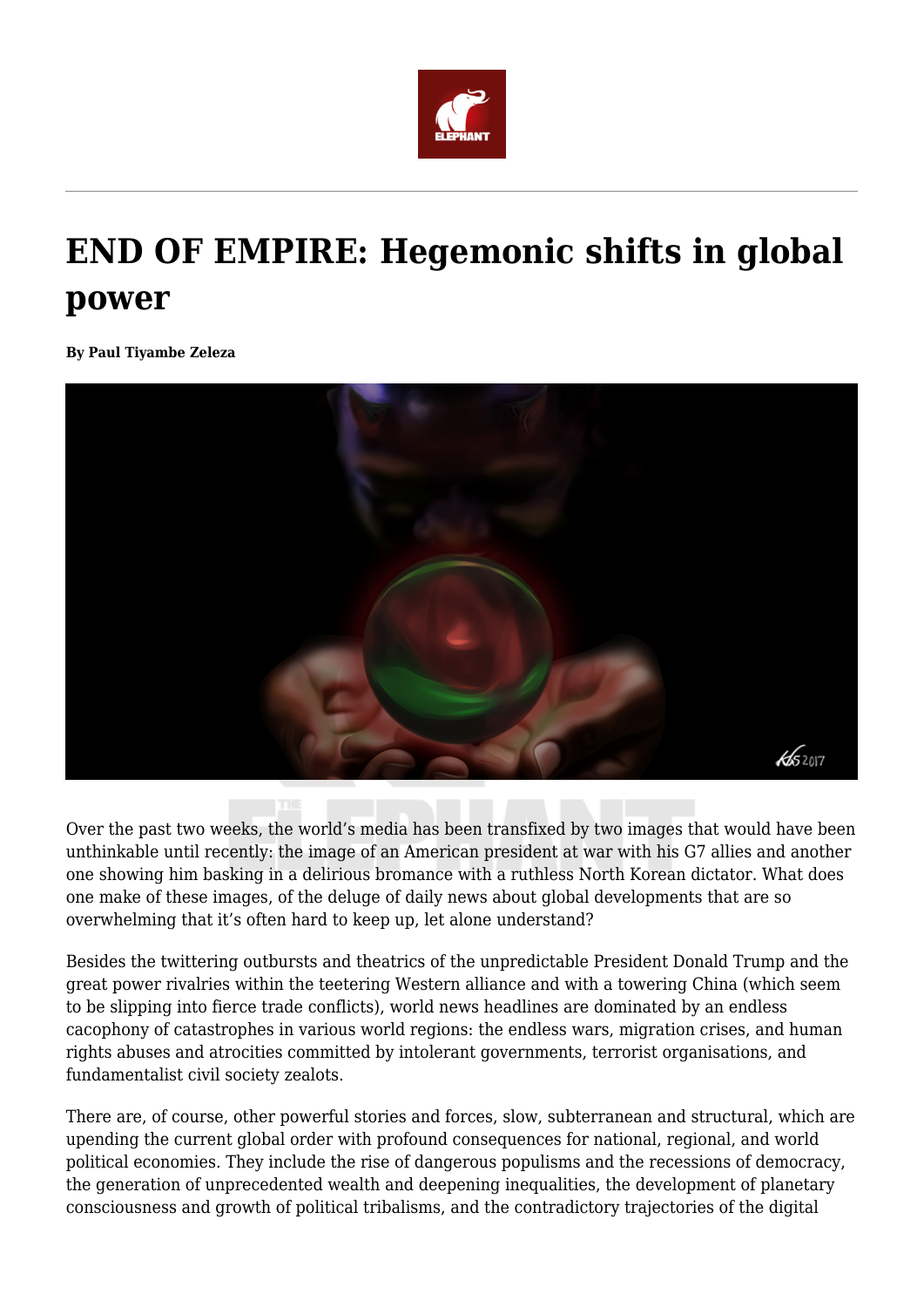revolution that is simultaneously unleashing remarkable economic productivity and social connectivity while threatening to overwhelm humanity with the transformative powers of artificial intelligence, robotics, and the Internet.

I would like to suggest that some of the current global developments that flood the media, especially the growing tensions among and within the major global and regional powers and their respective alliances, can fruitfully be understood in the context of hegemonic shifts and contestations that occur periodically in world history. Hegemony comprises both hard power (military and economic dominance) and soft power (cultural and ideological supremacy). During moments of hegemonic transitions, intra-hegemonic rivalries and struggles between the declining hegemons and rising hegemons tend to intensify, often leading to regional and global wars, both hot and cold.

As a historian, I am only too aware that history doesn't repeat itself in exact or predictable patterns, but neither is any moment including ours immune from the familiar rhythms of historical change. This is to suggest the need to go beyond the pronouncements or shenanigans of particular leaders, or momentary trends that may seem temporarily consequential but end up sinking in the quicksand of history without much trace. Students of world history and the world system have identified various conjunctures in the constructions, contestations, and transitions of regional and global hegemonies going back millennia.

Moments of hegemonic shifts are often triggered or accompanied by economic and structural crises and escalating political and ideological competition and conflict. In the field of economic history, which is my specialty, there are fascinating historical accounts of economic crises going back millennia and some of the hegemonic upheavals they engendered, reflected, and reinforced. A few recent examples will suffice.

In the late 19th century, there was the shift in economic and military power in Europe, which was then the centre of the world system – from Britain as the world's first industrial power to Germany following the latter's unification in 1871. This shift occurred during, and was exacerbated by, the long global depression of 1873-1896. At the same time, the world drifted towards the New Imperialism, expressed geographically in the colonial conquest of Africa and parts of Asia, and geopolitically in the outbreak of World War I.

Moments of hegemonic shifts are often triggered or accompanied by economic and structural crises and escalating political and ideological competition and conflict.

Western Europe emerged from World War I devastated and exhausted, paving the way for the rise of two new hegemonic powers, the United States and the Soviet Union. The two countries' march to superpower status was accelerated by the Great Depression of 1929-1939 and World War II, notwithstanding the economic hardships the Depression unleashed in the USA, and the trail of destruction left by WWII in the USSR. The decolonisation of Africa and Asia occurred in the maelstrom of the new global order and emergence of the Cold War between American-led and Soviet-led geopolitical alliances.

This underscores the fact that moments of hegemonic transitions create both dangers and opportunities for the peripheries. The hegemonic shift of the late 19th century among the European powers brought Africa and Asia the historic disaster of colonisation while that of the mid-20th century by the huge subcontinental states of the USA and USSR brought them the momentous promises of decolonisation. What will the current reconfiguration in global hegemonies portend for Africa?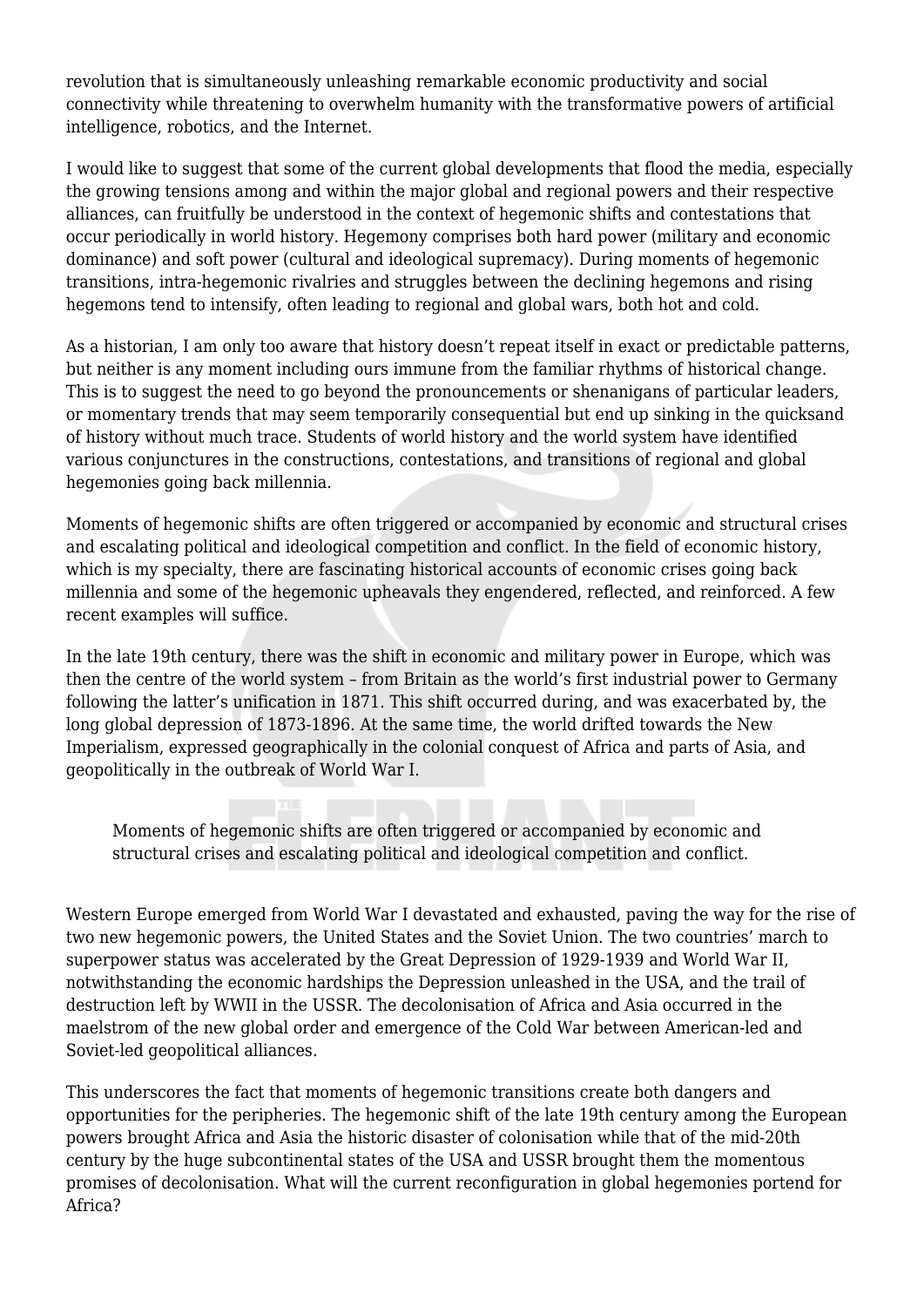At the heart of the current conjuncture is the emergence of a multipolar world, following the demise of the former Soviet Union in the early 1990s and the erosion of the United States hegemony as the sole superpower since the early 2000s. It seems almost quaint to recall Francis Fukuyama's triumphalist thesis on the "End of History"—the conceit that the great ideological struggles of history were over, vanquished by Western liberalism—which was proclaimed in the midst of American euphoria following the collapse of "actually existing socialism". 9/11 and the rise of politicised religious fundamentalisms seriously dented this hollow ideological gloating. The rise of China and other emerging economies that claimed a growing share of the unevenly developed and highly unequal global economy put more nails in the coffin of American and Western supremacy.

At the heart of the current conjuncture is the emergence of a multipolar world, following the demise of the former Soviet Union in the early 1990s and the erosion of the United States hegemony as the sole superpower since the early 2000s.

On the day that President Barack Obama was inaugurated in January 2009, I wrote an essay on my blog, *The Zeleza Post* (closed in 2012), which was subsequently included in the collection of essays, *[Barack Obama and African Diasporas](https://www.amazon.com/Barack-Obama-African-Diasporas-Dissensions-ebook/dp/B0057UDJBA/ref=mt_kindle?_encoding=UTF8&me=&qid=)* (2009). In the essay I stated that the challenges facing the new administration "are immense indeed: ending two foreign wars in Iraq and Afghanistan that have depleted the nation of treasure and trust…; managing the economic crisis and administering an effective stimulus package that will halt the economic recession and restore growth; expanding access to health care and improving the quality of education and overcoming the inequities of the prison industrial complex that have devastated African American and other minority communities; pursuing sound and sustainable domestic and global environmental policies; and promoting smart foreign policies and allegiance to multilateralism. The biggest challenge facing President Obama is how to manage the relative decline of American global supremacy in a world of new and emerging powers…"

The Obama administration tried to manage this challenge through existing multilateral institutions by roping in the emerging economies, championing such important global causes as climate change by signing the Paris Climate Agreement in April 2016, containing nuclear proliferation by signing, in July 2015, the 5+1 Iran nuclear deal (officially known as the Joint Comprehensive Plan of Action between Iran and the permanent members of the  $UN + Germany$ , and trying to contain rising China by creating the Trans-Pacific Partnership that was signed in February 2016.

All these and other domestic and international policies and achievements of the Obama administration have been or are being undone by the Trump administration. This should not come as a surprise. As I [wrote](https://www.linkedin.com/pulse/tragedy-farce-trumps-america-paul-tiyambe-zeleza/) on the day after the 2016 election: "It is no prediction to expect that America's slide into global ignominy will accelerate under Trump's predictably inept leadership and the country's apparently irreconcilable tribal polarisations…Obama's legacy will be dismantled by his nemesis…. For the world at large, Trump's looming presidency elicits different fears, perspectives and expectations. There are fears that postwar internationalism will be upended by isolationism…International trade agreements, the structural face of neoliberal globalization, are under threat from a potentially protectionist administration. The recent global compact on climate change, upon which the very future of humanity and our fragile little planet rests, will face renewed obstacles from one of the world's greatest polluters. Some predict an apocalypse triggered by the Trump presidency that will lead to the demise of the West as we have known it. Some even doubt the future of the NATO alliance under President Trump with his 'America First' doctrine."

Unfortunately, some of the worst predictions about the Trump presidency have come to pass, whether in terms of undermining domestic institutions and the aura of the presidency itself through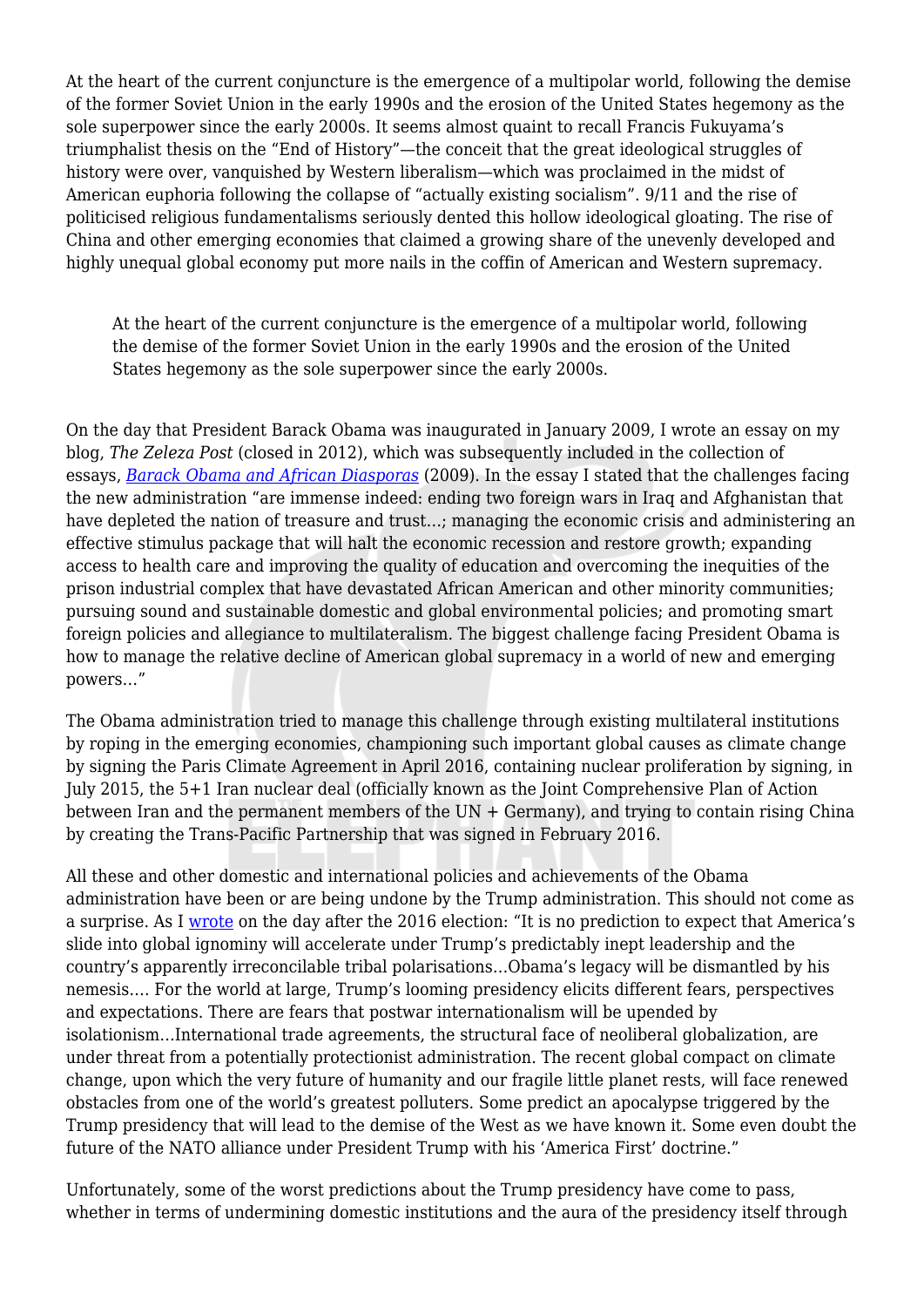wanton corruption, ineptitude, and perverse narcissism, or with regard to international institutions and diplomatic niceties through insufferable bluster, bombast, and boorishness. The proverbial stereotype of the "Ugly American" has become a veritable monstrosity in an American leader who despises allies and adores dictators that have historically threatened American interests or selfimage.

But the challenges go beyond Trump. He was elected and channels the ideological impulses and interests, however misguided, of his constituents among the electorate and the establishment—the racism, tribalism, chauvinism, xenophobia, jingoism, and protectionism of the "America First" assault on the world. Those wedded to the rules of the crumbling order are deeply alarmed, even apocalyptic. Some hail from the Global South, including Africa. But as one Indian academic noted on *Al-Jazeera*, the Western order under assault from the Trump administration was not constructed to benefit the Global South, so it's rather rich for the wealthy countries of Western Europe to expect support or solidarity from the emerging economies of the Global South in the intra-hegemonic battles of EuroAmerica.

But the challenges go beyond Trump. He was elected and channels the ideological impulses and interests, however misguided, of his constituents among the electorate and the establishment—the racism, tribalism, chauvinism, xenophobia, jingoism, and protectionism of the "America First" assault on the world.

The Trump administration's contempt for America's allies was on full display at the G7 Summit and the Summit with the North Korean leader, Kim Jong-un. To the indignation of the six leaders of the G7, Trump refused to sign the final agreement, claiming annoyance at the statement by the Canadian Prime Minister that he would not allow his country to be pushed around. The bone of contention in President Trump's political and economic tantrums has ostensibly been about trade, the misguided belief that the USA has been exploited by its major trading partners, and that it can easily win any subsequent trade war.

In reality, at stake is the viability of the post-World War II order that the USA itself created and has disproportionately benefitted from. It reflects a beleaguered hegemon unable to control the world it has bestrode for seventy years as a superpower and as an undisputed colossus since the demise of the Soviet Union. That world has been vanishing, and as often happens in such moments of declining hegemony, the padded ideological gloves of soft power give way to the bare-knuckled fists of hard power, which only succeeds in accelerating hegemonic decline.

The challenges and ills confronting the world evident in the current intra-hegemonic rivalries and conflicts in the Western Alliance, in the face of rising new hegemons, especially China, are of course not an isolated American phenomenon. Nativism, nationalism, and distrust of the elites, experts, and the establishment have gone global, giving succour to populists, strongmen and dictators, even in socalled democracies.

Overarching the intra-hegemonic tensions in the Western Alliance is the escalating inter-hegemonic rivalry between the West and China. As the Trump presidency tarnishes the sheen of American democracy, China's meritocratic model of "selection plus election" for the leadership acquires a new and competing ideological gloss. One Chinese scholar boasts that because of this model, and "despite its many deficiencies, the Chinese polity has delivered the world's fastest growing economy and has vastly improved the living standards for most Chinese." The Chinese model of governance and of selecting leaders, he continues, "makes it inconceivable that anyone as weak as George W. Bush or Donald Trump could ever come close to the position of the top leadership."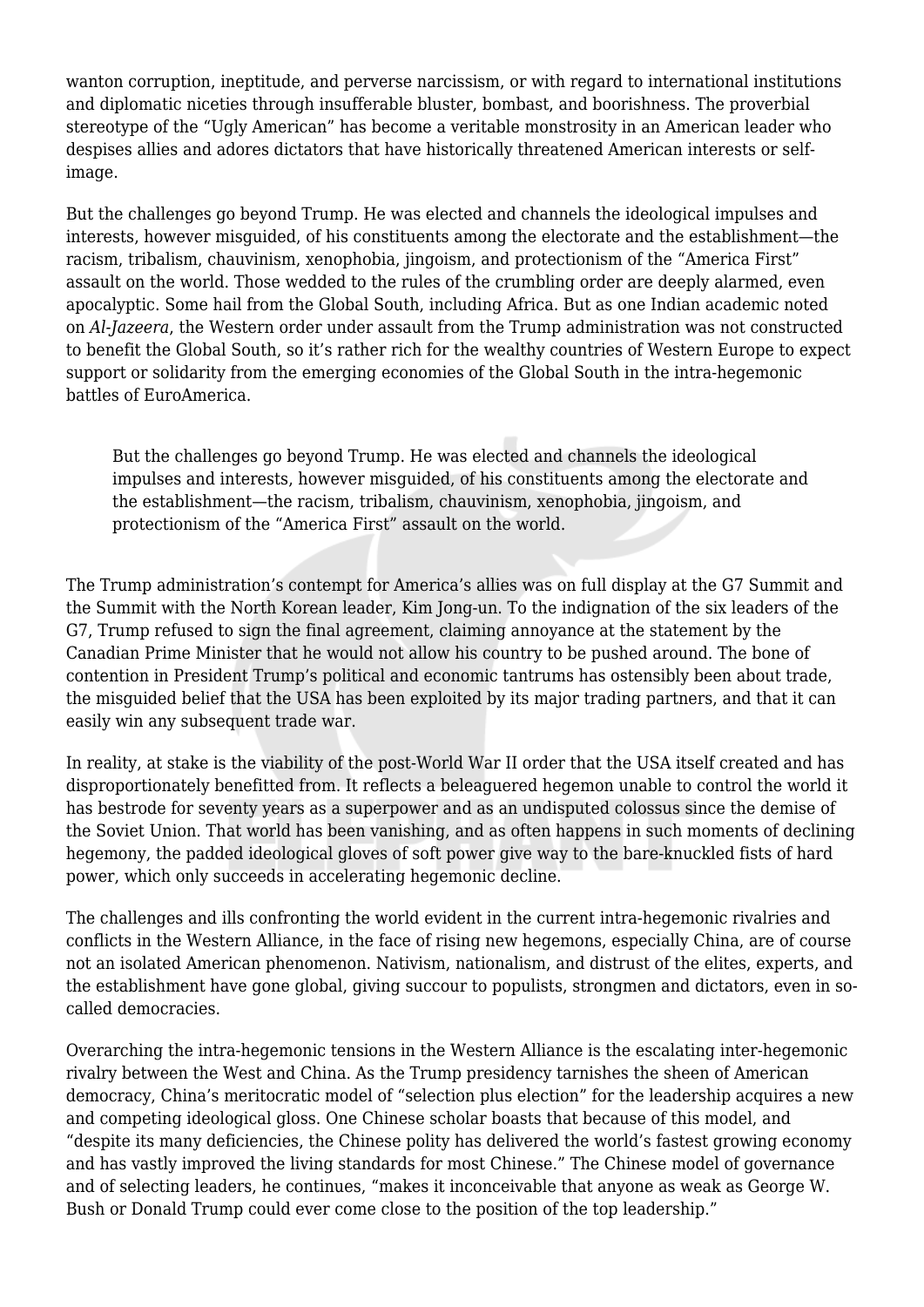Some African commentators are attracted to the Chinese model (which recently resulted in the removal of term limits for China's leader). They argue that Africa can beneficially borrow from some of the model's elements, such as the fight against corruption, while others regard it with alarm as "an unwelcome gift for African despots who can now point to China as justification for their authoritarian tendencies".

Overarching the intra-hegemonic tensions in the Western Alliance is the escalating interhegemonic rivalry between the West and China. As the Trump presidency tarnishes the sheen of American democracy, China's meritocratic model of "selection plus election" for the leadership acquires a new and competing ideological gloss.

Of course, the two current dynamics of intra- and inter- hegemonic struggles are only a part of much wider transformations the contemporary world is undergoing. There are other mega trends that reflect and reinforce the hegemonic shifts addressed in this essay. There's an avalanche of popular and scholarly studies that provide fascinating (although not always accurate) or compelling diagnoses and prognoses of the global condition that bring hope to some and fear to others. The trends include some already mentioned, such as the apparent erosion of democracy, the rise of populisms, and the growth of global inequalities that feed into the politics of anger and political tribalism. Others include the unfolding economic, social, cultural, and political disruptions of technology and profound demographic changes. Then there are the changing dynamics of the world population marked by ageing populations in some regions, especially in the Global North and even in China, and the youth bulge in others, most dramatically in Africa. There are also the shifting patterns of global migrations, most graphically captured in the death traps across the Mediterranean.

Among the books I've particularly enjoyed reading to make sense of our infinitely complex, contradictory, and rapidly changing present (notwithstanding my disagreement with some of their premises, methodologies, or analyses), the following stand out. On the rising recession of democracy, Dambisa Moyo, the renowned Zambian economist, gives us her customary trenchant analysis in her recently published book, *Edge of Chaos: Why Democracy is Failing to Deliver Economic Growth* (2018). Other intriguing reflections on the growing global democratic deficits and the destabilising effects of populism, political tribalism, and anger include Yascha Mounk's, *The People Vs. Democracy: How Our Freedom is in Danger and How to Save It (2018), Steven Levitsky* and Daniel Ziblatt's *How Democracies Die* (2018), the riveting *Political Tribes: Group Instinct and the Fate of Nations* (2018) by Amy Chou, and the philosophically sophisticated *Age of Anger: A History of the Present (2017)* by Pankaj Mishra.

On wealth and inequality, there's Thomas Piketty's brilliant 2013 bestseller, *Capital in the Twenty-First Century,* that spans the past 250 years, while Walter Scheidel's 2017 tome, *The Great Leveler: Violence and the History of Inequality from the Stone Age to the Twenty-First Century*, attempts an even more ambitious treatise.

On the impact of technology and the future of humanity, there are the incisive and provocative reflections by Yvan Noah Harari, *Homo Deus: A Brief History of Tomorrow* (2017), Rachel Botsman's *Who Can You Trust?: How Technology Brought Us Together and Why It Might Drive Us Apart* (2017), Gideon Rose's *The Fourth Industrial Revolution: A Davos Reader* (2016), and focusing on my own sector, Robert E. Aoun's *Robot-Proof: Higher Education in the Era of Artificial Intelligence* (2017).

While demography is not destiny, and given that the ameliorative powers of technology to rescue